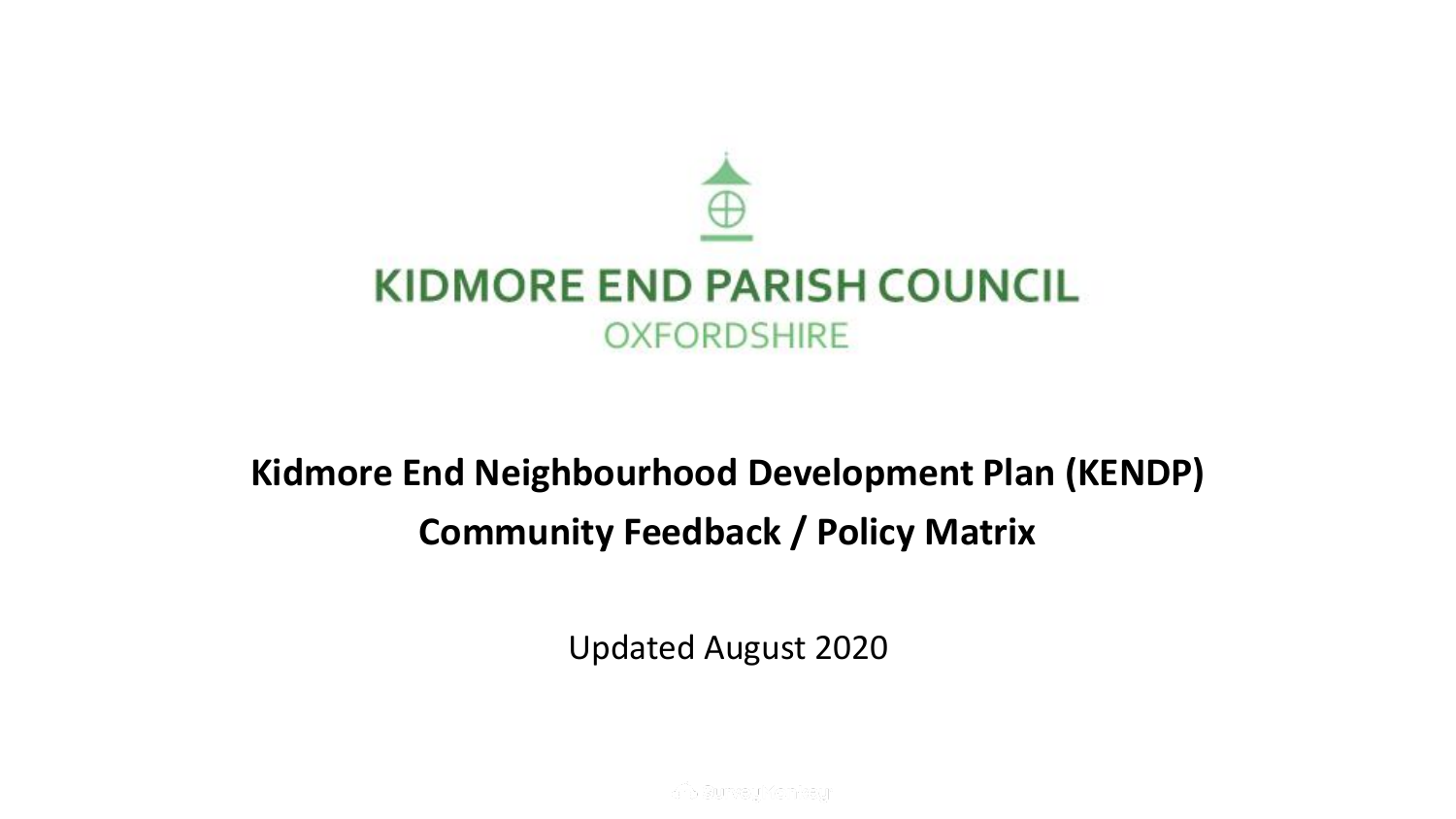#### **Background and Purpose**

- The community events on 14<sup>th</sup> and 21<sup>st</sup> September 2019 presented residents of Kidmore End parish with the surveys, assessments and reports which have conducted over the course of the NDP process and which have been used to inform and define the objectives and policies of the Kidmore End Parish NDP (KENDP).
- Residents were asked to provide their feedback on the proposed NDP objectives, suite of policies and the proposal to allocate a specified site in Kidmore End. This was done via a survey.
- As part of the survey, residents were asked to express any issues or concerns.
- The purpose of this document is to identify the key issues and concerns raised by the community in the KENDP survey and map them against the proposed KENDP policies. This is to ensure that key matters of importance to the community are either addressed by the policies within the KENDP or a rationale or consideration is given as to why some issues may not be addressed or may be partly addressed by the NDP.
- South Oxfordshire District Council (SODC) have now provided feedback on our draft policies. Their comments and advice have led to some changes to our initial drafts and to the number of final policies within the KENDP. However, the updated policies continue to align to the Vision and Objectives derived from community feedback.
- It should also be noted that inclusion in a Policy does not mean that an issue or concern is expressly permitted or restricted. KENDP Policies (once adopted) form part of Local and National Planning Rules and Guidance and will be read in conjunction with and subject to those Rules and Guidance for each planning application.
- Issues raised that do not relate to KENDP Policy matters will be dealt with elsewhere.
- It is important to note that the list of issues / concerns in this document relates to feedback gathered from the community following the community events in September 2019. They do not constitute a full list of points covered by the policies but instead seek to capture the issues and concerns that seem most important to the community at this time.
- At the events, the community was asked to provide their views on the inclusion of an environmental policy. Feedback confirmed that concern for the environment was a popular topic and should be incorporated into all aspects of the KENDP. Consequently, environmental issues are addressed across a number of the draft policies and this pervasive theme negates the need for a stand-alone environmental policy.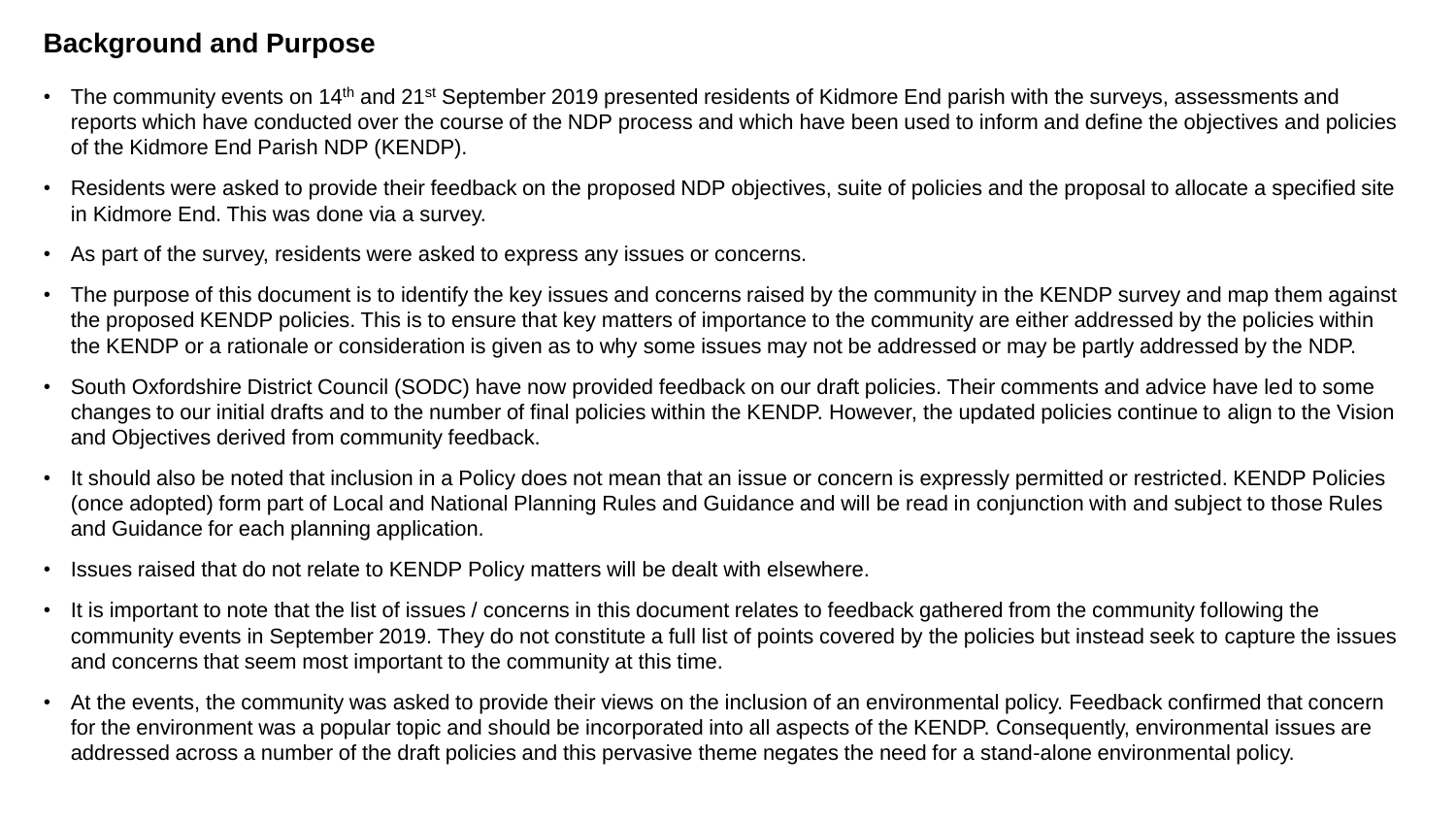#### **KENDP Vision and Objectives**

#### **KENDP Vision for 2035:**

Preserve the rural character and retain the open spaces in and around the Parish through appropriate housing development and by being geographically separate from nearby larger settlements, supporting and enhancing the Chilterns AONB, engaging with our Parish communities, and prioritising road safety.

| <b>Local Character</b>                   | a) Protect, maintain and where possible enhance existing open space between and around our villages and hamlets, with particular emphasis on<br>retaining space between our Parish and nearby larger urban / suburban developments, and<br>b) Promote and support local design principles and encourage setting-sensitive, environmentally friendly development with a view to enhancing and<br>complementing what exists. |
|------------------------------------------|----------------------------------------------------------------------------------------------------------------------------------------------------------------------------------------------------------------------------------------------------------------------------------------------------------------------------------------------------------------------------------------------------------------------------|
| <b>Housing Development</b>               | Enable suitable residential development that meets any needs of our Parish and is in accordance with South Oxfordshire's Local Plan,<br>recognising and reflecting the distinct character of each of our villages and hamlets, enriching our communities with new residents to our Parish<br>as well as facilitating those who wish to remain.                                                                             |
| Landscape                                | Conserve and enhance the AONB-designated land within our Parish and its setting. Protect the valued landscape in the south of the Parish and<br>essential gap between Tokers Green and Caversham.                                                                                                                                                                                                                          |
| <b>Local Travel and Safety</b>           | Uphold the current network of roads, lanes and footpaths, which reflect the rural nature of our Parish, for all users (by car, bike, horse or foot) and<br>promote road safety, appropriate traffic quantity, size and speed, road maintenance and considerate parking on narrow lanes / roads.                                                                                                                            |
| <b>Environment and</b><br>Sustainability | Encourage sustainability by considering the current and future effects of climate change and provisioning for energy efficiency and carbon offset<br>as well as promoting renewable energy in new and modified dwellings.                                                                                                                                                                                                  |
| <b>Community Spirit</b>                  | Engage with the Parish's communities at all stages in the development and implementation of the NDP to ensure the Plan meets their different<br>needs and expectations, thus maintaining a strong sense of community. This is not a land use objective, however, it is an intrinsic part of our<br>NDP.                                                                                                                    |

N.B. Vision and objectives informed by Community Engagement in February and May 2018, September 2019 and under independent advice from AECOM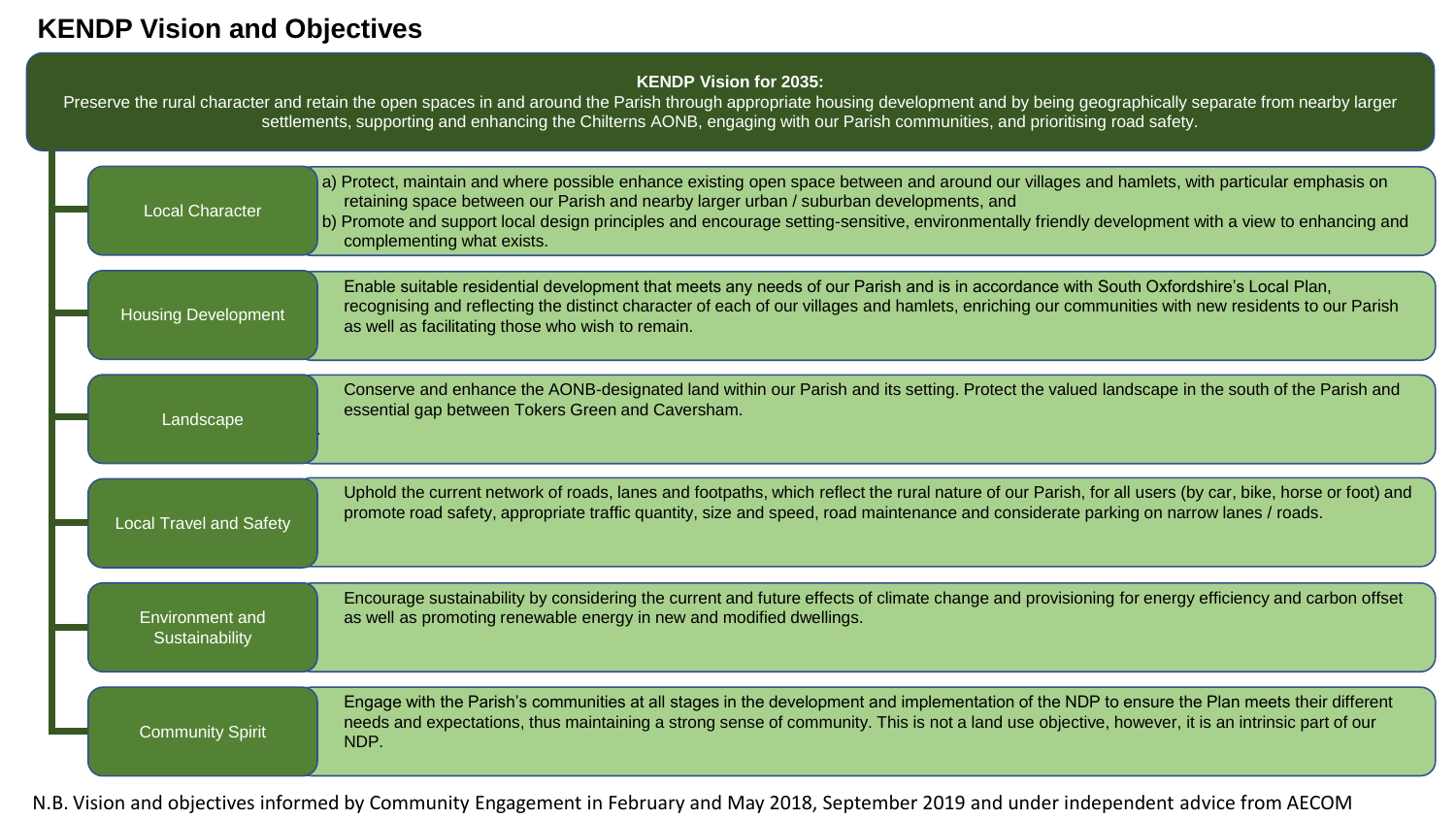### **KENDP Objectives and Policies**



N.B. Vision and objectives informed by Community Engagement in February and May 2018, September 2019 and under advice from AECOM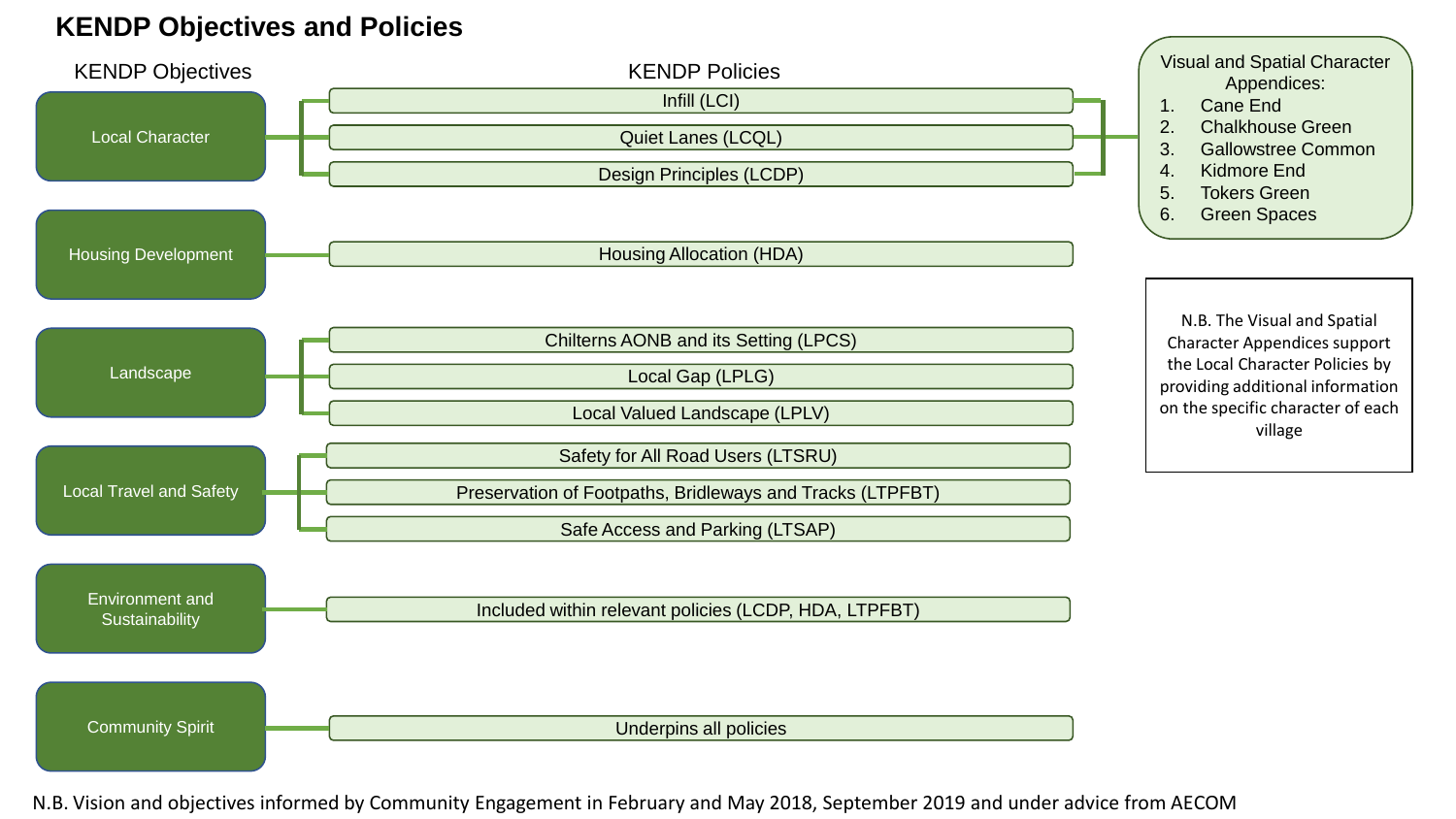#### **KENDP Objectives and Policies**



N.B. Vision and objectives informed by Community Engagement in February and May 2018, September 2019 and under advice from AECOM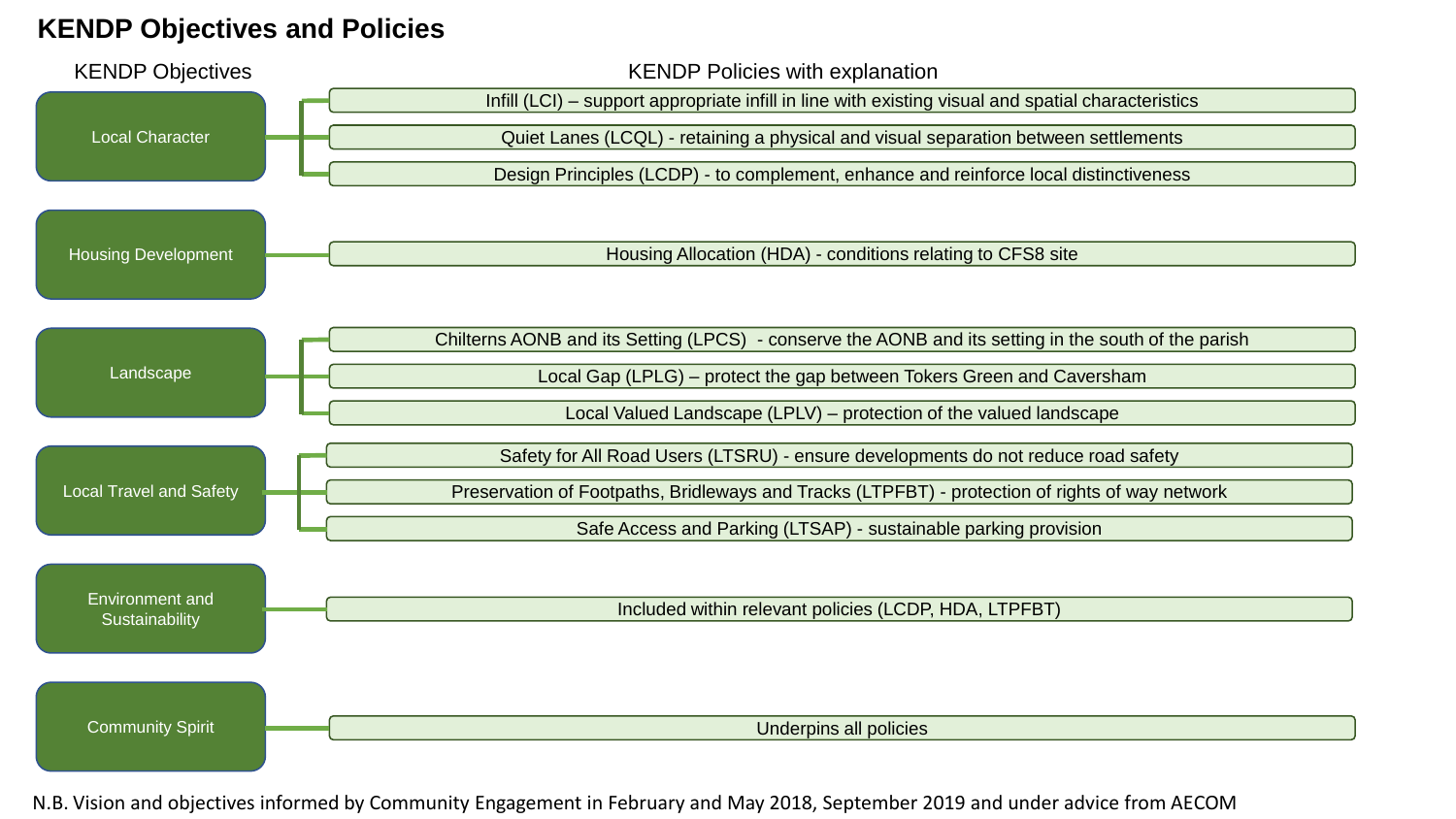### **KENDP Community Feedback / Policy Matrix**

| <b>Issues / concerns raised by the community</b>                                       | <b>Policy(ies) addressing or partly</b><br>addressing the issue / concern | <b>Rating</b><br>(R/A/G) | <b>Comments</b>                                                                                                                                        |
|----------------------------------------------------------------------------------------|---------------------------------------------------------------------------|--------------------------|--------------------------------------------------------------------------------------------------------------------------------------------------------|
| 1. Protection against large scale speculative<br>development                           | LCI / LCQL / HDA / LPCS / LPLG /<br><b>LPLV</b>                           | $\mathsf{A}$             | Cannot be overtly included. A range of policies implicitly rather<br>than explicitly address this issue by protecting gaps,<br>character, density, etc |
| 2. Improved variety of properties in the parish                                        | <b>HDA</b>                                                                | G                        | Smaller houses specified for housing allocation. Cannot<br>specify for infill or design principles policies                                            |
| 3. Small sites with small number of houses                                             | HDA / LCI                                                                 | G                        | Specific to HAD. LCI refers to appropriate scale, mass and<br>density.                                                                                 |
| 4. Smaller, more affordable homes                                                      | <b>HDA</b>                                                                | G                        | Relates only to allocation, cannot influence market value<br>within more general development policies                                                  |
| 5. Housing design in keeping with surrounding<br>houses                                | LCI, LCDP                                                                 | G                        | The exception is HDA where housing variety (i.e. smaller<br>houses) is purposefully planned for.                                                       |
| 6. Impact of continued organic growth                                                  | LCI / LCQL / LPCS / LPLG / LPLV                                           | G                        |                                                                                                                                                        |
| 7. Support of infill                                                                   | <b>LCI</b>                                                                | G                        |                                                                                                                                                        |
| 8. Control of infill                                                                   | <b>LCI</b>                                                                | G                        |                                                                                                                                                        |
| 9. Management of housing densities                                                     | LCI / LCQL                                                                | G                        | Specific guidance is provided for each settlement in the<br>appendices relating to village characteristics                                             |
| 10. Protection of sites adjacent to allocated site<br>(protect against site extension) | LCQL / LPCS / LPLG / LPLV                                                 | A                        | Not explicit                                                                                                                                           |

Policy Codes:

- Local Character: LCI, LCQL, LCDP
- Housing Development: HDA
- Landscape: LPCS, LPLG, LPLV
- Local Travel and Safety: LTSRU, LTPFBT, LTSAP

RAG Rating:

- Red: Not addressed by NDP policies
- Amber: Partly or implicitly addressed by NDP policies
- Green: Addressed by NDP policies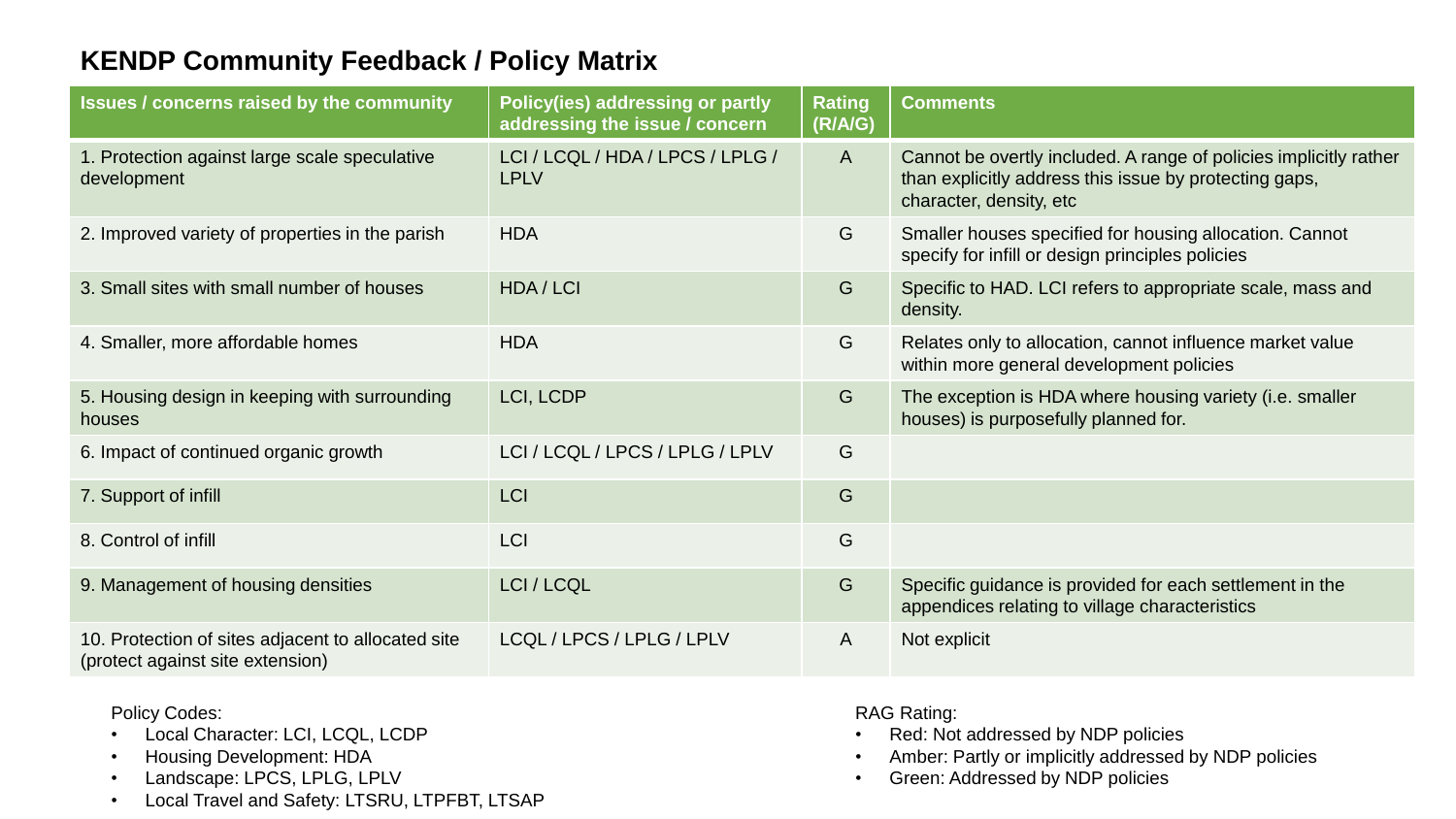## **KENDP Community Feedback / Policy Matrix**

| <b>Issues / concerns raised by the community</b>                                                                                                                                                                   | <b>Policy(ies) addressing or partly</b><br>addressing the issue / concern | <b>Rating</b><br>(R/A/G) | <b>Comments</b>                                                                                                                                                                            |
|--------------------------------------------------------------------------------------------------------------------------------------------------------------------------------------------------------------------|---------------------------------------------------------------------------|--------------------------|--------------------------------------------------------------------------------------------------------------------------------------------------------------------------------------------|
| 11. Improved affordability of smaller houses                                                                                                                                                                       | <b>HDA</b>                                                                | $\mathsf{A}$             | Smaller houses promoted in HDA policy. NDP cannot<br>influence market value.                                                                                                               |
| 12. Control against extensions in order to protect<br>affordability of houses on allocated sites                                                                                                                   |                                                                           | $\mathsf{R}$             | NDP can't protect against extensions.                                                                                                                                                      |
| 13. Protection against future unsympathetic<br>extension of smaller houses                                                                                                                                         | <b>LCDP</b>                                                               | G                        | Extensions must conform with design principles                                                                                                                                             |
| 14. Phasing of development and longer term<br>impact                                                                                                                                                               |                                                                           | $\mathsf{R}$             | Although not covered in policies, the longer term impact is<br>accounted for in the NDP review cycle. Phased development<br>is not relevant as the NDP proposes just one small allocation. |
| 15. Protection of green spaces                                                                                                                                                                                     | LCQL / LPCS / LPLG / LPLV                                                 | G                        | Also included in the Green Spaces document which is an<br>appendix to the Local Character policies                                                                                         |
| 16. Protection of village boundaries                                                                                                                                                                               | <b>LCQL</b>                                                               | $\mathsf{A}$             | There are no specified village boundaries within the parish.<br>The NDP protects against coalescence between settlements                                                                   |
| 17. Protection of AONB land                                                                                                                                                                                        | LPCS / LPLV                                                               | G                        |                                                                                                                                                                                            |
| 18. Protection of agricultural land                                                                                                                                                                                | LPCS / LPLV                                                               | $\mathsf{A}$             | Implicitly rather than explicitly addressed. Local policies relate<br>more specifically to change of use for agricultural land.                                                            |
| 19. Protection of community buildings such as<br>pub                                                                                                                                                               | $\blacksquare$                                                            | $\mathsf{R}$             | Out of scope of NDP, however, the protection of The<br>Reformation is a separate community project.                                                                                        |
| 20. Consideration for traffic / road use during<br>construction                                                                                                                                                    | LCDP / HDA                                                                | G                        |                                                                                                                                                                                            |
| <b>Policy Codes:</b><br>Local Character: LCI, LCQL, LCDP<br>$\bullet$<br><b>Housing Development: HDA</b><br>Landscape: LPCS, LPLG, LPLV<br>$\bullet$<br>Local Travel and Safety: LTSRU, LTPFBT, LTSAP<br>$\bullet$ |                                                                           |                          | <b>RAG Rating:</b><br>Red: Not addressed by NDP policies<br>Amber: Partly or implicitly addressed by NDP policies<br>Green: Addressed by NDP policies                                      |